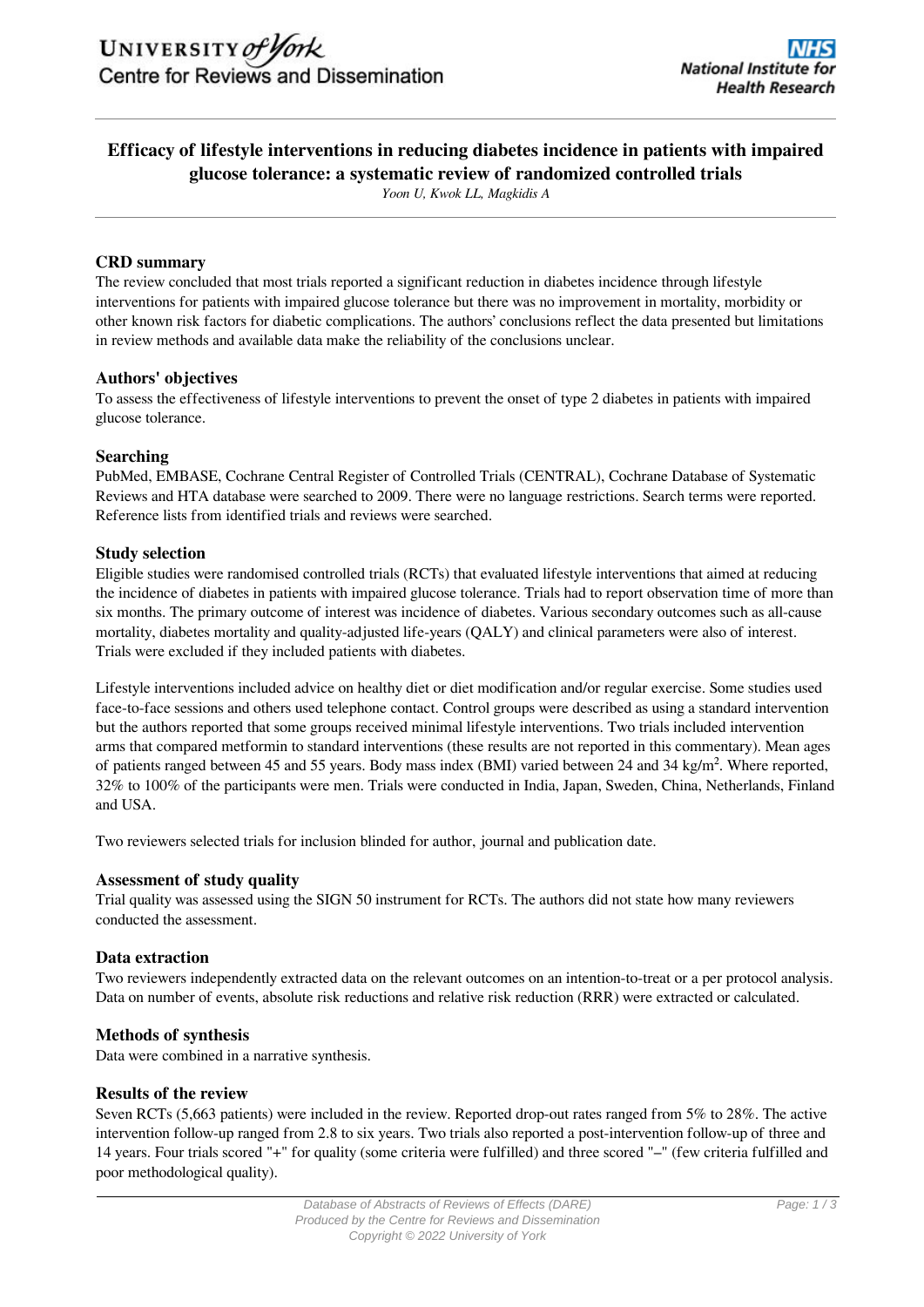# UNIVERSITY of York Centre for Reviews and Dissemination

There was a lower incidence of diabetes in intervention groups (3% to 46%) compared with control groups (9.3% to 67.7%). Five RCTs reported statistically significant reductions in diabetes incidence as a result of lifestyle interventions compared to control groups (RRR 28.5% to 64.7%).

There were no significant differences between intervention and control groups for overall mortality or cardiovascular events. None of the RCTs reported quality of life outcomes. Results were presented for clinical parameters such as BMI, blood pressure, triglycerides and cholesterol levels.

#### **Authors' conclusions**

Most trials reported a significant reduction in diabetes incidence through lifestyle interventions for patients with impaired glucose tolerance but there was no improvement in mortality, morbidity or other known risk factors for diabetic complications.

#### **CRD commentary**

The review question was broad with defined inclusion criteria. Several relevant sources were searched to 2009 without language restrictions. Limited efforts were made to locate unpublished studies so some data may have been missed. Appropriate methods to reduce reviewer error and bias were used for study selection and data extraction; it was unclear whether such methods were used for assessment of quality. Trial quality was assessed but full results were not reported for individual trials and this made it difficult to comment independently on the reliability of the trials.

Use of a narrative synthesis appeared appropriate given the variation between trials in terms of lifestyle interventions and control groups as well as variations in populations. The authors highlighted additional limitations that included the small number of included trials and almost half of the trials having poor methodological quality. Data for outcomes other than incidence of diabetes were based on just one or two trials.

The authors' conclusions reflect the data presented but limitations in review methods and in the available data make the reliability of the conclusions unclear.

#### **Implications of the review for practice and research**

Practice: The authors did not state any implications for practice.

Research: The authors stated that it was unclear whether evidence-based lifestyle intervention programmes can be replicated in community settings and further research focusing on larger populations was needed. Future research should also focus on data for individualised interventions (such as education level, genotype, compliance, comorbidity and intensity) and assess adherence, long-term effect, mortality, morbidity, QALYs and cost effectiveness. Analyses of subgroups related to genetic factors, ethnicity and BMI were needed.

#### **Funding**

None.

#### **Bibliographic details**

Yoon U, Kwok LL, Magkidis A. Efficacy of lifestyle interventions in reducing diabetes incidence in patients with impaired glucose tolerance: a systematic review of randomized controlled trials. Metabolism: Clinical and Experimental 2013; 62(2): 303-314

#### **PubMedID**

[22959500](http://www.ncbi.nlm.nih.gov/pubmed?term=22959500)

**DOI** 10.1016/j.metabol.2012.07.009

#### **Original Paper URL**

http://www.sciencedirect.com/science/article/pii/S0026049512002727

#### **Indexing Status**